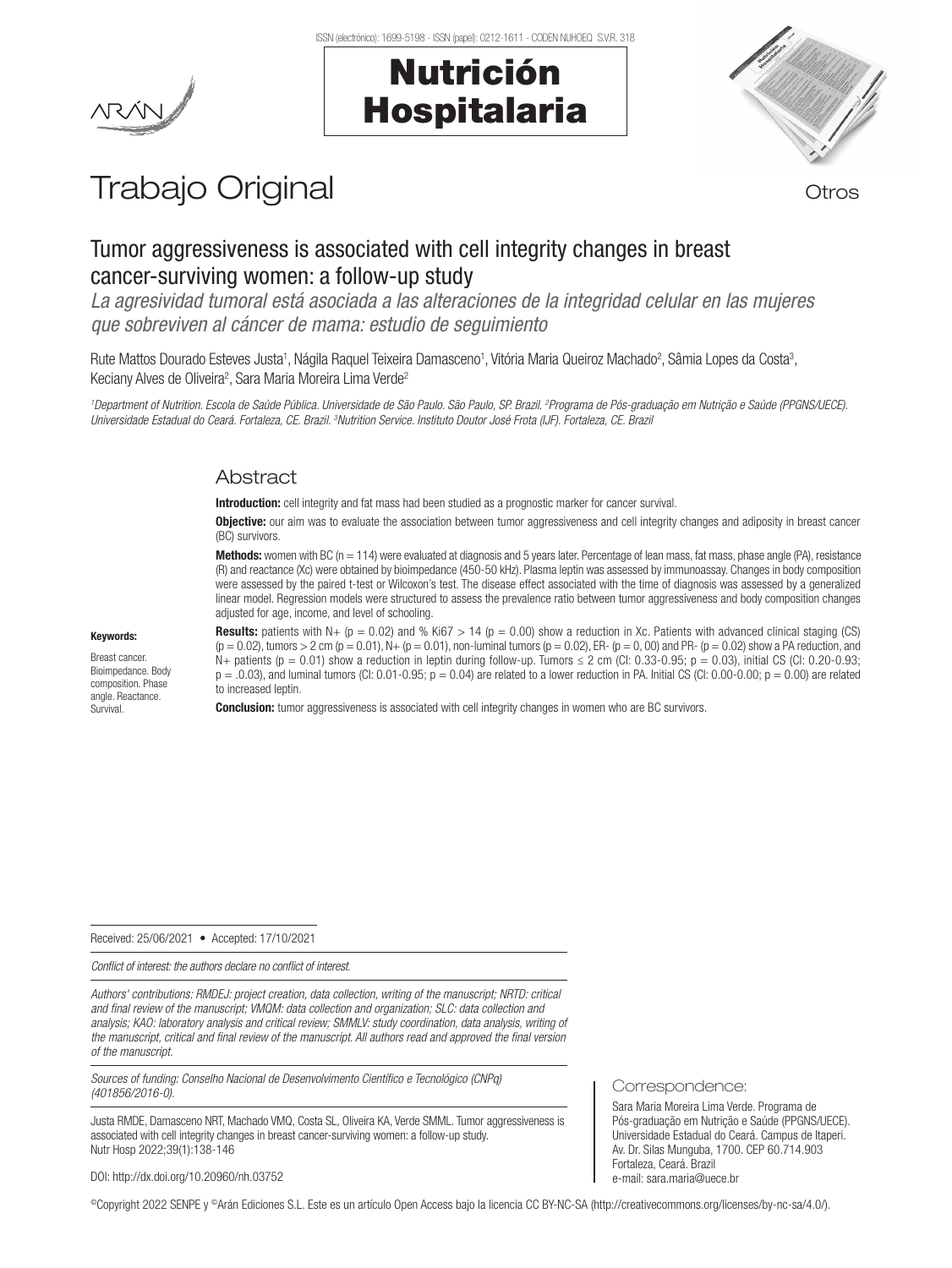#### Resumen

Introducción: se han estudiado la integridad celular y la masa grasa como marcadores pronósticos de supervivencia al cáncer.

Objetivo: nuestro objetivo fue evaluar la asociación entre la agresividad del tumor y los cambios en la integridad celular y la adiposidad en supervivientes de cáncer de mama (CM).

Métodos: las mujeres con CM (n = 114) se evaluaron al diagnóstico y 5 años después. El porcentaje de masa magra, masa grasa, ángulo de fase (PA), resistencia (R) y reactancia (Xc) se obtuvo mediante bioimpedancia (450-50 kHz). La leptina plasmática se evaluó mediante inmunoensayo. Los cambios en la composición corporal se evaluaron mediante la prueba de la t pareada o la prueba de Wilcoxon. El efecto de la enfermedad asociado con el momento del diagnóstico se evaluó mediante un modelo lineal generalizado. Los modelos de regresión se estructuraron para evaluar la razón de prevalencia entre la agresividad del tumor y los cambios en la composición corporal ajustados por edad, ingresos y nivel de escolaridad.

#### Palabras clave:

Cáncer de mama. Bioimpedancia. Composición corporal. Ángulo de fase. Resistencia reactiva. Supervivencia.

Resultados: las pacientes con N+  $(p = 0.02)$  y % Ki67 > 14  $(p = 0.00)$  muestran una reducción de Xc. Las pacientes con estadificación clínica (EC) avanzada (p = 0,02), tumores > 2 cm (p = 0,01), N+ (p = 0,01), tumores no luminales (p = 0,02), ER- (p = 0,00) y PR- (p = 0,02) muestran una reducción de la AP, y los pacientes  $N+ (p = 0,01)$  muestran una reducción de la leptina durante el seguimiento. Los tumores ≤ 2 cm (IC: 0,33-0,95; p = 0,03), el EC inicial (IC: 0,20-0,93; p = 0,03) y los tumores luminales (IC: 0,01-0,95; p = 0,04) se relacionan con un menor reducción de la PA. Los EC iniciales (IC: 0,00-0,00; p = 0,00) están relacionados con un aumento de leptina.

Conclusión: la agresividad del tumor se asocia con cambios en la integridad celular en las mujeres que sobreviven al CM.

#### INTRODUCTION

An altered body composition with a high amount of fat mass (FM) and reduced lean mass (LM) has been described in the literature as a risk factor for breast cancer and its recurrence (1). This direct association can be explained by the metabolic mechanisms present in excess body fat, which involve chronic low-intensity inflammation, signaling the metabolic cascades of carcinogenesis (2). This condition, when associated with the presence of carcinogenesis and antineoplastic treatment, seems to alter cell integrity and contribute to a reduction in lean mass (3,4).

The change in the structure and function of the cell membrane can be identified by the phase angle (PA) and also by the reactance (Xc) values (5). PA has been considered an important predictor of clinical prognosis in breast cancer, and low values of this marker are associated with survival and disease recurrence, as they suggest death or decreased cell integrity, reflecting cell function and, consequently, nutritional status (6). Women with breast (7) and ovarian (8) cancer with more advanced clinical staging have lower PA values.

The change in reactance suggests a reduction in the resistive effect produced by the interfaces of tissues and cell membranes, which is related to a dysfunctional membrane status and is correlated with PA (9).

Despite being prognostic parameters described in the literature in several clinical situations (liver diseases [10], critically-ill patients [11]), studies in cancer patients that associate tumor aggressiveness according to the immunohistochemical profile with PA, Xc and leptin in breast cancer survivors are still scarce. Therefore, the present study aims to assess the association between tumor aggressiveness and changes in cell integrity markers (PA and Xc) and leptin in breast cancer survivors over a 5-year follow-up period. Our hypothesis is that women with more aggressive tumors have less favorable changes in cell integrity and leptin levels when compared to those with less aggressive tumors.

#### MATERIALS AND METHODS

#### STUDY POPULATION

This was an observational, longitudinal, prospective study with 114 women diagnosed with breast cancer, treated at the Mastology Outpatient Clinic of Hospital Geral de Fortaleza (HGF, Brazil). The sample calculation was performed at the previously published baseline (T0) (12), for which variables of interest (clinical stage, body composition and leptin levels) were considered, with a significance level of 5 % and a power of 95 %, assuming a normal distribution of the variables.

Women over 19 years of age, in clinical stage (CS) I to IV, without associated neoplasms and without previous cancer treatment were eligible. The first evaluation took place at the moment of the diagnosis, before any clinical or surgical treatment (T0), and the second moment of collection took place 5 years later (T1).

At follow-up (T1) it was possible to re-establish contact with 68 patients; however, there was a sample loss due to refusal to participate in the reassessment ( $n = 17$ ) and death ( $n = 14$ ), thus 37 patients were reassessed in T1 (Fig. 1).

#### SOCIODEMOGRAPHIC AND CLINICAL PROFILE

For the sociodemographic profile, we collected information on age, marital status, ethnicity, level of schooling, and family income in minimum wages. We collected clinical information from the medical records and through a direct interview, investigating menopausal status, breastfeeding, nulliparity, smoking status, alcohol consumption, family history of cancer, clinical (tumor size, compromised lymph nodes and metastasis) and pathological staging (estrogen (ER) and progesterone (PR) receptors, human epidermal growth factor type-2 receptor (HER2), and percentage of Ki-67).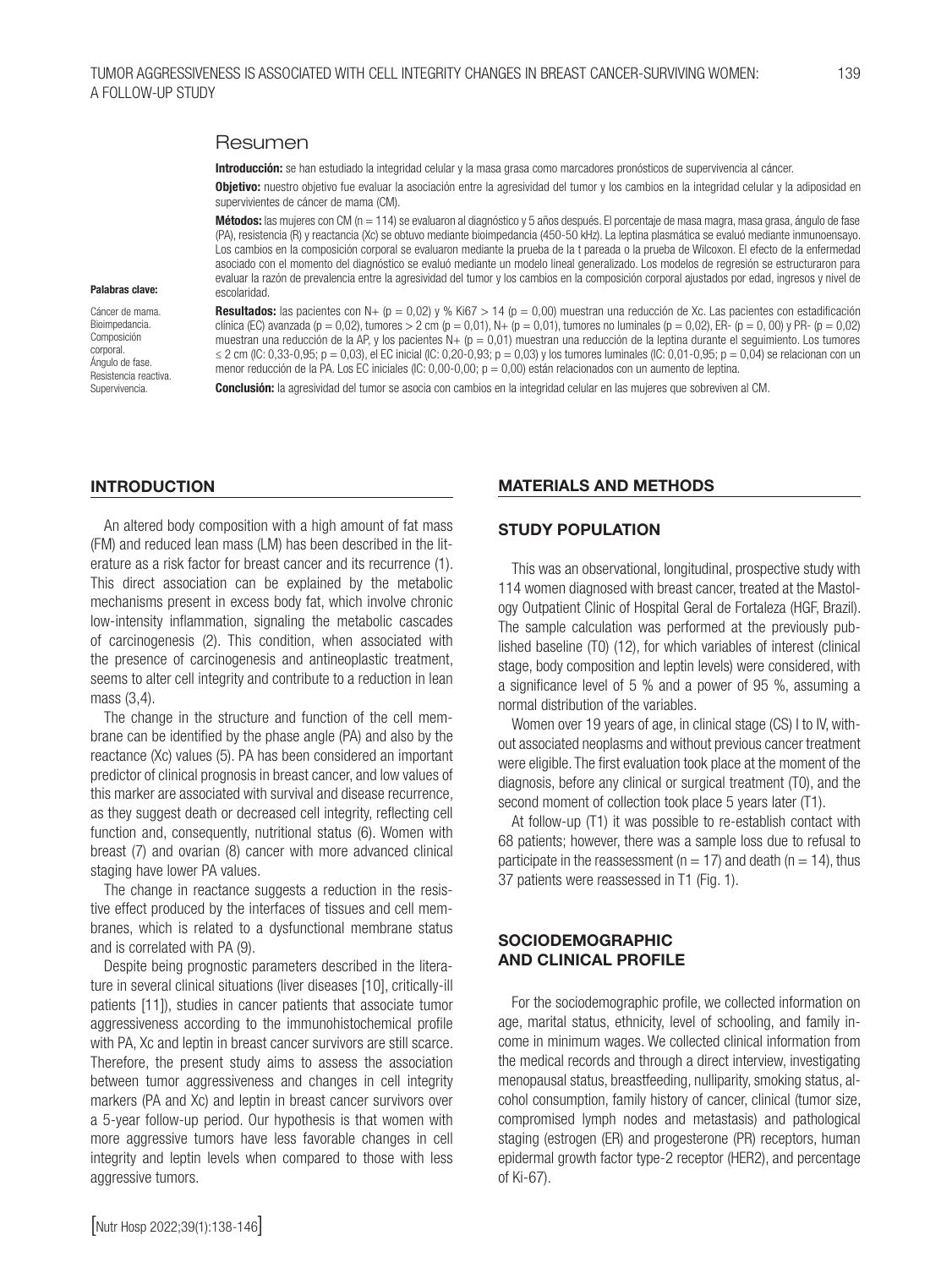



Flowchart of patient follow-up.

#### ANTHROPOMETRIC AND BODY COMPOSITION PARAMETERS

The anthropometric evaluation was performed by measuring the current body weight (BW), height (m), waist circumference (WC) and body composition. BW was measured on a Control digital scale (Plenna®, São Paulo, Brazil), with a capacity of 150 kg and an accuracy of 100 g. Height was measured in an AlturaExata® stadiometer (TBW, São Paulo, Brazil) with a limit of 2.10 m and an accuracy of 1.0 mm. After calculating the body mass index (BMI, kg/m<sup>2</sup>), the adult participants were classified according to the nutritional status categories recommended by the World Health Organization (13), and the elderly women according to the recommendation established by the North American Dietetic Association (14).

As for WC, an inelastic measuring tape was used to measure it over the umbilicus, using a cutoff point of WC  $\geq$  80 cm, established by the International Diabetes Federation (15) for Caucasian women of European origin.

Body composition was estimated using tetrapolar electrical bioimpedance (Biodynamics 450, Biodynamics Corporation, USA) with an 800 µA current intensity and 50 KHz frequency, following the evaluation protocol (16) to guarantee the quality of the bioimpedance test information. For this, the patients had fasted for 12 hours, had not consumed alcohol or caffeine, and had not practiced any physical activity in the last 24 hours. The examination was carried out in a place with adequate temperature, 5 minutes after the patient was in the supine position. All women were evaluated with the same equipment at both times (T0 and T1). Lean mass (% LM) and fat mass (% FM), phase angle (PA), resistance (R) and reactance (Xc) were collected.

#### LEPTIN DETECTION

After a 12-hour fasting period, blood samples (20 mL) were collected in Vacutainer tubes containing ethylenediaminetetraacetic acid (EDTA), (1 mg/mL), used as anticoagulant and antioxidant, and these samples were kept on ice and protected from light until the plasma was obtained (1500 g, 15 min, 4 °C), which was stored at -80 °C until the moment of the analyses. The Enzo Life Science® ELISA "sandwich" capture enzyme immunoassays were used for the determination of plasma leptin levels.

#### STATISTICAL ANALYSIS

Tumor characteristics were dichotomized into: CS I and II, and CS III and IV; tumor size:  $\leq$  2 cm and  $>$  2 cm; lymph node involvement: present (N+) and absent (N-); tumor aggressiveness: luminal (luminal A, B and hybrid) and non-luminal (HER2+ and triple negative); ER: ER+ and ER-; PR: PR+ and PR-; HER2: HER2+ and HER2-; and % Ki67:  $\leq$  14 % and  $>$  14 %).

Nominal variables are presented as frequencies and absolute numbers. The continuous variables are expressed in median and interquartile range, regardless of the Gaussian distribution. Normality was tested by the Shapiro-Wilk test, considering non-parametric those with  $p \le 0.05$ .

To verify the differences in the means of anthropometric variables and body composition between the times T0 and T1, the paired *t-*test was used for those with normal distribution and Wilcoxon's test for those with a nonparametric distribution. To refine the analysis, we created the delta (∆) variable, which included the differences between the moments T0 and T1. This delta (∆) variable was used too to see changes between T0 and T1 in the means of anthropometric variables and body composition in the different categories of tumor aggressiveness.

The generalized linear model (GLM) of repeated measures, with Bonferroni's adjustment for multiple comparisons and considering the normality of the variables, was used to verify the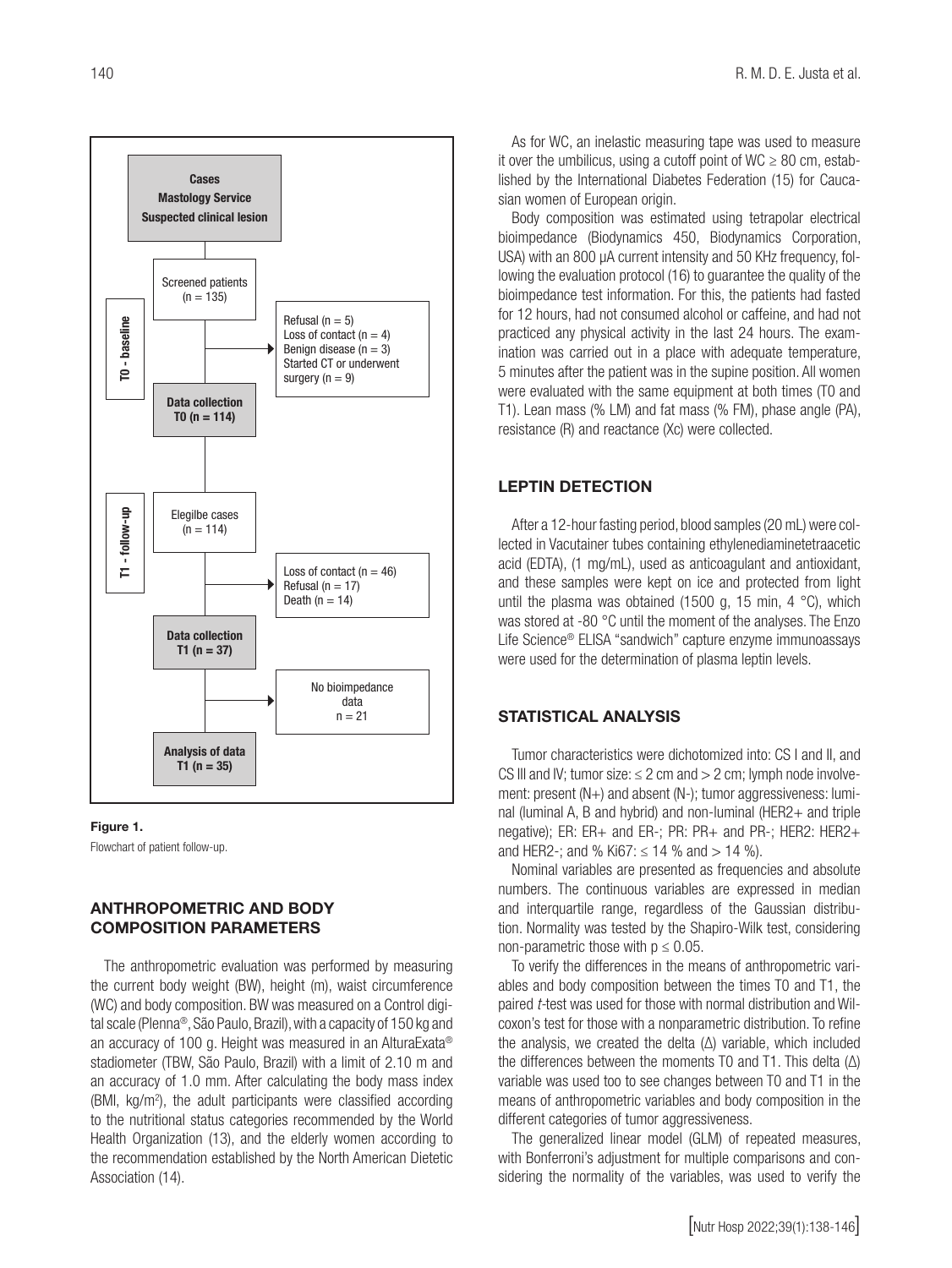effect of time and tumor aggressiveness (pT\*A) on changes in the anthropometric profile and body composition.

Poisson regression models, with a robust estimator, were structured to assess the prevalence ratio between the tumor aggressiveness variables and changes (∆) in the patients' body composition during follow-up. The dependent variables used were ∆-Xc, ∆-PA and ∆-Leptin, dichotomized by the change during follow-up and having a non-zero increase or decrease as cutoff point. In model 1, tumor aggressiveness (CS, tumor size, N+, ER+, PR+, HER2+, % Ki67 and Luminal type) was the independent variable. In model 2 the variables income, level of schooling and age were added. For these analyses we used the IBM SPSS Statistic software, version 24.0, with a significance level set at  $p \le 0.05$  and a 95 % confidence interval (CI).

#### **RESULTS**

#### SOCIODEMOGRAPHIC AND CLINICAL **CHARACTERISTICS**

During the follow-up of 55.4 months  $(\pm 16.62)$  it was possible to re-establish contact with 59.6 % of the patients, who at T0 were an average of 48.7 years ( $\pm$  9.42) of age and at T1 of 55.5 years ( $\pm$  9.7). Most of the participants were of Asian, indigenous or brown ethnicity; they had fewer than nine years of schooling; family income per capita was less than a minimum wage; they had at least one child; they breastfed; never drank alcohol or smoked; lived with a partner and had a family history of cancer (Table I).

#### ANTHROPOMETRIC PROFILE, BODY COMPOSITION AND LEPTIN AT TIMES T0 AND T1

Regarding the changes in weight status, BMI, WC, body composition and serum leptin of the patients during follow-up (Table II), there was a significant reduction in Xc ( $p \le 0.000$ ) and in PA ( $p \le 0.000$ ) and an increase in the levels of serum leptin ( $p = 0.01$ ) (Table II).

#### TUMOR AGGRESSIVENESS AND CHANGES IN BODY COMPOSITION

When analyzing the changes in Xc, PA and leptin levels between T0 and T1 (∆), and of Xc, PA for the time of follow-up associated with aggressiveness (pT\*A), we found that patients with N+ ( $p = 0.02$ ) and % Ki67 > 14 have a reduction in Xc  $(p = 0.00)$ . Patients with advanced CS  $(p = 0.02)$ , tumors  $> 2$  cm (p = 0.01), N+ (p = 0.01), non-luminal tumors  $(p = 0.02)$ , ER-  $(p = 0.00)$  and PR-  $(p = 0.02)$  show a reduction in PA, and patients with  $N+$  ( $p = 0.01$ ) show a reduction in leptin during follow-up. The other variables were independently correlated to tumor aggressiveness categorization (Table III).

| <b>Variables</b>            | n   | $\frac{0}{0}$ |
|-----------------------------|-----|---------------|
| Ethnicity                   |     |               |
| White                       | 28  | 24.6          |
| <b>Black</b>                | 8   | 7.0           |
| Asian, indigenous and brown | 78  | 68.4          |
| Total                       | 114 | 100           |
| Level of schooling          |     |               |
| $\leq$ 9 years of schooling | 57  | 50.0          |
| 10 to 12 years of schooling | 35  | 30.7          |
| > 12 years of schooling     | 17  | 14.9          |
| Unknown level of schooling  | 5   | 4.4           |
| Total                       | 114 | 100           |
| Marital status              |     |               |
|                             |     |               |
| With partner                | 65  | 57.0          |
| Without partner             | 49  | 43.0          |
| Total                       | 114 | 100           |
| Income                      |     |               |
| $<$ 1 MW                    | 70  | 61.4          |
| 2 to 6 MWs                  | 41  | 36.0          |
| $> 6$ MWs                   | 3   | 2.6           |
| Total                       | 114 | 100           |
| Menopause                   |     |               |
| No                          | 57  | 50.0          |
| Yes                         | 57  | 50.0          |
| Total                       | 114 | 100           |
| Smoking status              |     |               |
| Non-smoker                  | 65  | 57.0          |
| Smoker and ex-smoker        | 49  | 43.0          |
| Total                       | 114 | 100           |
| Alcohol consumption         |     |               |
| No alcohol consumption      | 63  | 55.3          |
| Alcohol consumption         | 51  | 44.7          |
| and ex-alcohol consumption  |     |               |
| Total                       | 114 | 100           |
| Nulliparity                 |     |               |
| N <sub>o</sub>              | 92  | 80.7          |
| Yes                         | 22  | 19.3          |
| Total                       | 114 | 100           |
| Family history              |     |               |
| No                          | 34  | 29.8          |
| Yes                         | 80  | 70.2          |
| <b>Total</b>                | 114 | 100           |
| Family member               |     |               |
| Mother                      | 25  | 21.9          |
| Others                      | 55  | 48.2          |
| Total                       | 80  | 100           |
| Breastfeeding               |     |               |
| No                          | 14  | 12.3          |
| Yes                         | 78  | 68.4          |
| Total                       | 92  | 100           |

*Results expressed in number and percentage (%). Minimum wage (MW) between 2011 and 2012 = R\$ 540.00 to R\$ 622.00.*

| Table I. Sociodemographic, reproductive |
|-----------------------------------------|
| and lifestyle profile of patients       |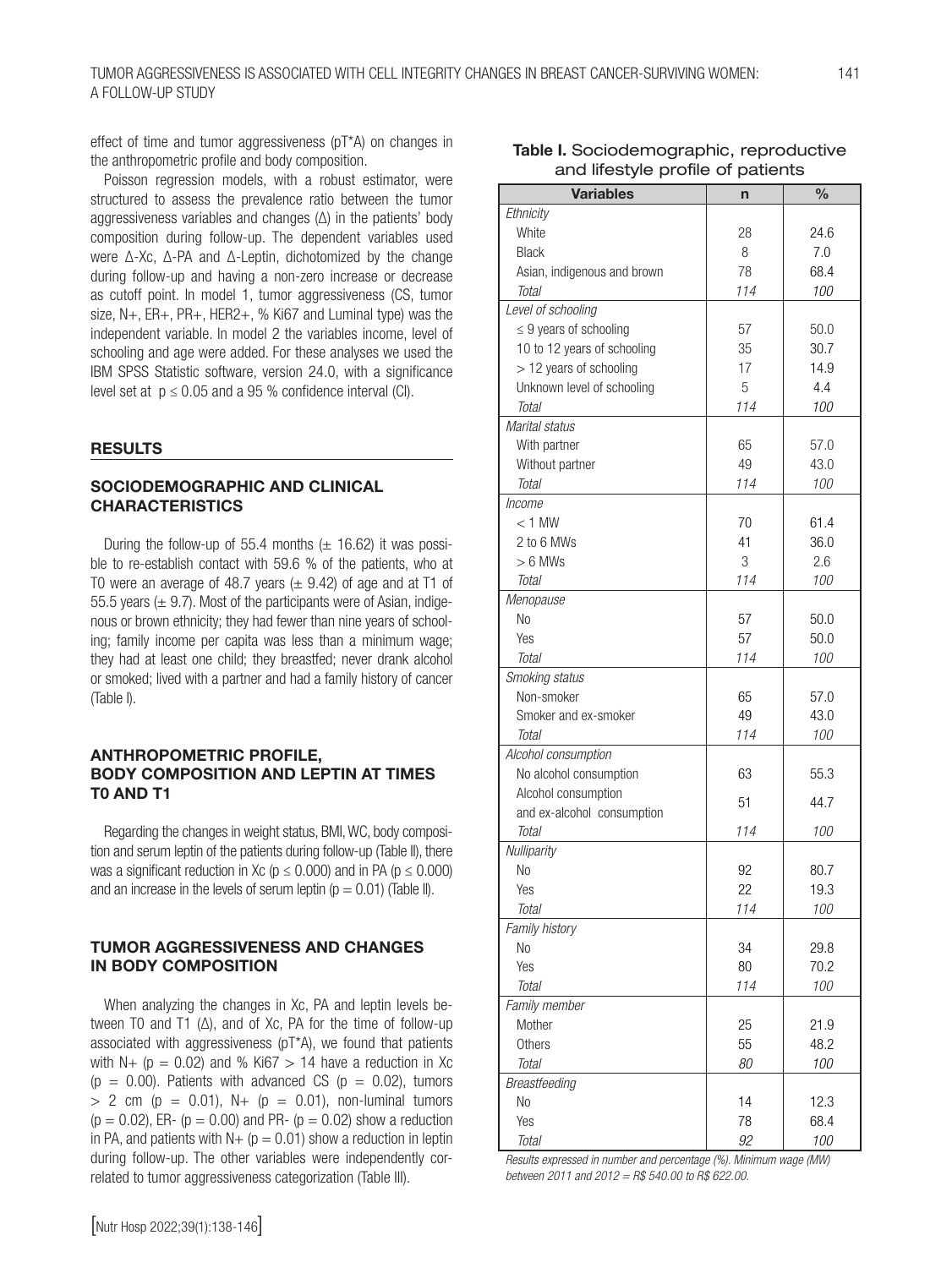|                          |                            |                            | -- <i>۱</i> ۱ -- ۰<br>Follow up |          |
|--------------------------|----------------------------|----------------------------|---------------------------------|----------|
|                          | T <sub>0</sub>             | T1                         | p <sup>a</sup>                  | $\Delta$ |
| Weight (kg)              | 66.8<br>$(60.4 - 75.3)$    | 69.5<br>$(61.1 - 78.6)$    | 0.34                            | 3.37     |
| BMI (kg/m <sup>2</sup> ) | 27.1<br>$(24.9 - 30.8)$    | 28.4<br>$(24.9 - 30.8)$    | 0.15                            | 1.75     |
| WC (cm)                  | 96.0<br>$(90-102.7)$       | 91<br>$(86.5 - 106.5)$     | 0.35                            | $-1.43$  |
| PA(°)                    | 6.2<br>$(5.8 - 6.9)$       | 5.7<br>$(5.1 - 6.1)$       | 0.00                            | $-0.72$  |
| R (ohms)                 | 569.9<br>$(514.4 - 635.8)$ | 575.0<br>$(524.9 - 602.9)$ | 0.25                            | $-23.30$ |
| Xc (ohms)                | 63.8<br>$(56.1 - 69.9)$    | 59.3<br>$(51.3 - 63.7)$    | 0.00                            | $-9.33$  |
| LM (%)                   | 64.8<br>$(60.7 - 67.6)$    | 63.2<br>$(59.4 - 65.4)$    | 0.05                            | $-2.94$  |
| FM (%)                   | 35.2<br>$(32.3 - 39.2)$    | 36.7<br>$(34.5 - 40.5)$    | 0.05                            | 2.94     |
| Leptin (ng/mL)           | 26.5<br>$(16.2 - 37.9)$    | 40.3<br>$(23.0 - 57.8)$    | 0.01                            | 12.36    |

### Table II. Weight status, BMI and WC, body composition, cell integrity and serum leptin levels at T0 and T1, and changes (∆) after follow-up

*Results shown as median and interquartile range. a Paired Student's t-test or Wilcoxon's test. Significance level adopted: p < 0.05. T0 = baseline; T1 = second assessment. ∆ = T1-T0. BMI: body mass index; WC: waist circumference; PA: phase angle; R: resistance; Xc: reactance; % LM: percentage of lean mass; % FM: percentage of fat mass.*

### Table III. Cell integrity status by Xc and PA, and adiposity by serum leptin levels according to markers of tumor aggressiveness at times T0 and T1, and changes (∆) after follow-up

|                  |                         | Xc (ohms)               |         |                       |                      | PA (°)               |        |                       |                         | Leptin (ng/mL)          |        |                       |
|------------------|-------------------------|-------------------------|---------|-----------------------|----------------------|----------------------|--------|-----------------------|-------------------------|-------------------------|--------|-----------------------|
| <b>Variables</b> | T <sub>0</sub>          | T1                      | Δ       | p <sup>a</sup><br>T*A | T <sub>0</sub>       | T1                   | Δ      | p <sup>a</sup><br>T*A | T <sub>0</sub>          | T1                      | Δ      | p <sup>a</sup><br>T*A |
|                  |                         |                         |         |                       | <b>CS</b>            |                      |        |                       |                         |                         |        |                       |
| I and II         | 64<br>$(56.1 - 69.4)$   | 56.6<br>$(49.5 - 62.2)$ | $-8.2$  | 0.03                  | 6.3<br>$(5.8 - 7)$   | 5.8<br>$(5.2 - 6.1)$ | $-0.5$ | 0.09                  | 27.5<br>$(17.3 - 37.9)$ | 34.6<br>$(21.1 - 53.7)$ | 11.0   | 0.11                  |
| III and IV       | 65.3<br>$(57 - 76.4)$   | 65.2<br>$(57 - 69)$     | $-13.5$ | 0.02                  | 6.1<br>$(5.4 - 6.8)$ | 5.7<br>$(5.2-6)$     | $-1.2$ | 0.02                  | 23.4<br>$(12 - 42.9)$   | 34.6<br>$(21.2 - 57.7)$ | $-7.6$ | 0.45                  |
|                  |                         |                         |         |                       | <b>Tumor size</b>    |                      |        |                       |                         |                         |        |                       |
| $\leq$ 2 cm      | 64.5<br>$(64.5 - 69.6)$ | 59.4<br>$(50.0 - 62.6)$ | $-8.4$  | 0.03                  | 6.3<br>$(5.8 - 6.9)$ | 5.8<br>$(5.2 - 6.1)$ | $-0.5$ | 0.07                  | 26.6<br>$(17.8 - 36.7)$ | 33.4<br>$(21.5 - 52.1)$ | 10.7   | 0.12                  |
| $> 2$ cm         | 63.5<br>$(56.8 - 71.3)$ | 60.6<br>$(49.9 - 69.0)$ | $-13.3$ | 0.04                  | 6.1<br>$(5.6 - 6.8)$ | 5.7<br>$(5.2 - 6.1)$ | $-1.5$ | 0.01                  | 22.4<br>$(12.7 - 47)$   | 44.3<br>$(16.1 - 81.3)$ | 11.3   | 0.34                  |
|                  |                         |                         |         |                       | <b>Lymph nodes</b>   |                      |        |                       |                         |                         |        |                       |
| N-               | 61.8<br>$(55.8 - 68.0)$ | 58.6<br>$(50.4 - 62.7)$ | $-7.7$  | 0.06                  | 6.3<br>$(5.7 - 6.9)$ | 5.8<br>$(5.3 - 6.1)$ | $-0.5$ | 0.12                  | 24.9<br>$(16.3 - 36.8)$ | 29.6<br>$(20.5 - 50.4)$ | 3.6    | 0.58                  |
| $N+$             | 65.9<br>$(57 - 72.2)$   | 59.3<br>$(45.1 - 68.5)$ | $-12.9$ | 0.02                  | 6.2<br>$(5.8 - 6.9)$ | 5.7<br>$(5.1 - 6.4)$ | $-1.2$ | 0.01                  | 26.7<br>$(15.7 - 38.4)$ | 48.5<br>$(28.9 - 78.2)$ | 22.9   | 0.01                  |

*(Continues on next page)*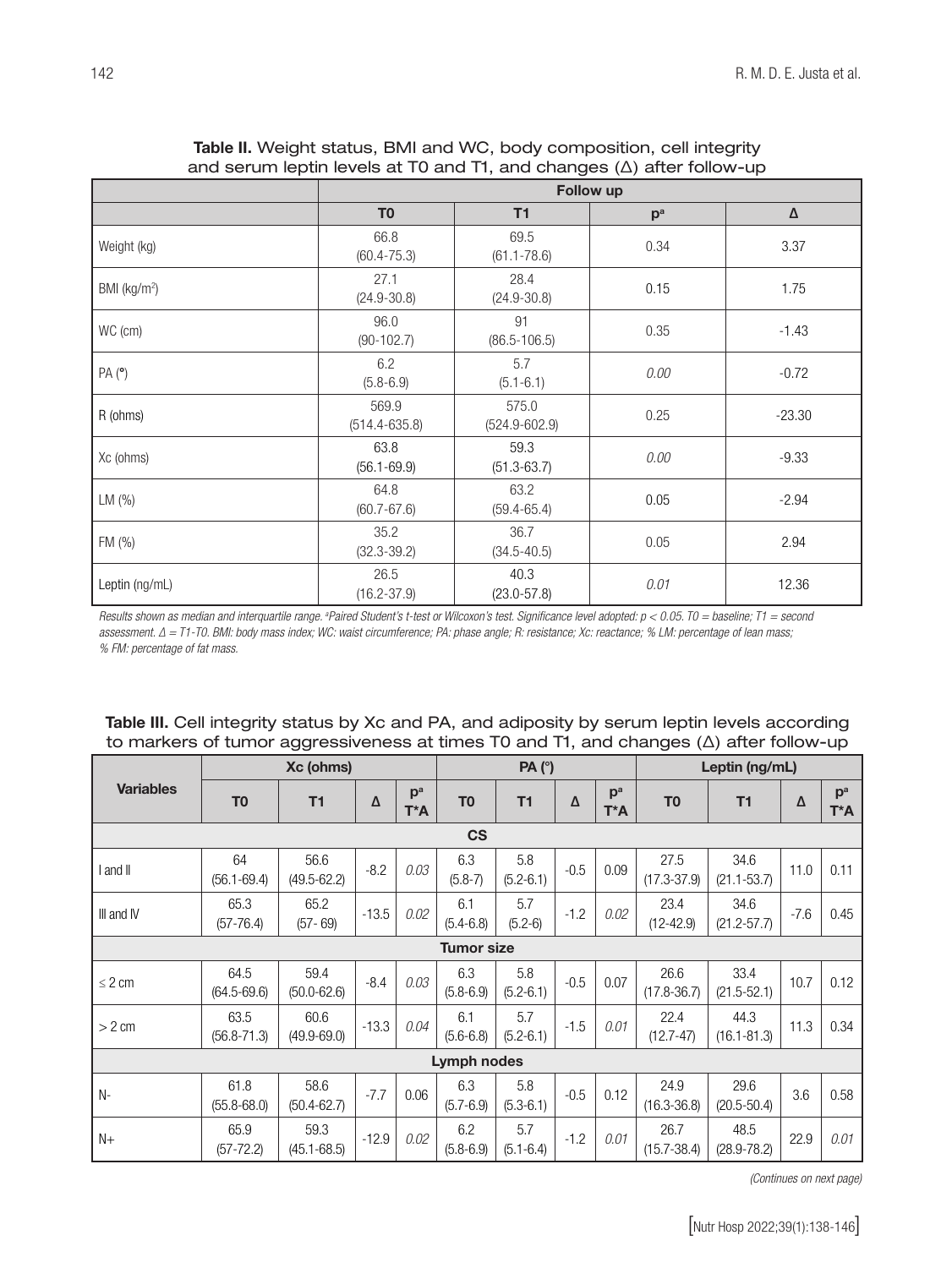| Table III (Cont.). Cell integrity status by Xc and PA, and adiposity by serum  |
|--------------------------------------------------------------------------------|
| leptin levels according to markers of tumor aggressiveness at times T0 and T1, |
| and changes $(\Delta)$ after follow-up                                         |

|                  |                          | Xc (ohms)               |         |              |                       | PA(°)                |        |                       |                         | <b>LEPTIN</b> (ng/mL)   |        |                       |
|------------------|--------------------------|-------------------------|---------|--------------|-----------------------|----------------------|--------|-----------------------|-------------------------|-------------------------|--------|-----------------------|
| <b>Variables</b> | T <sub>0</sub>           | T1                      | Δ       | $p^a$<br>T*A | T <sub>0</sub>        | T1                   | Δ      | p <sup>a</sup><br>T*A | T <sub>0</sub>          | T1                      | Δ      | p <sup>a</sup><br>T*A |
|                  |                          |                         |         |              | <b>Aggressiveness</b> |                      |        |                       |                         |                         |        |                       |
| Luminal          | 61.2<br>$(55.5 - 69.5)$  | 60.7<br>$(53-64.5)$     | $-5.8$  | 0.00         | 6.2<br>$(5.7 - 6.8)$  | 5.9<br>$(5.6 - 6.3)$ | $-0.1$ | 0.36                  | 29.1<br>$(18.6 - 39.2)$ | 30.3<br>$(19.1 - 47.2)$ | 0.2    | 0.96                  |
| Non-luminal      | 66.3<br>$(59.8 - 109.5)$ | 51.3<br>$(46-51.3)$     | $-14.5$ | 0.00         | 6.3<br>$(5.8 - 7.2)$  | 5.0<br>$(4.8 - 5.0)$ | $-0.8$ | 0.02                  | 22.6<br>$(14.7 - 32.1)$ | 46.2<br>$(22.4 - 46.2)$ | 8.9    | 0.40                  |
|                  |                          |                         |         |              | ER                    |                      |        |                       |                         |                         |        |                       |
| ER-              | 63.5<br>$(59.4 - 67.8)$  | 53.1<br>$(45.7 - 58.3)$ | $-12.0$ | 0.00         | 6.3<br>$(5.8 - 7.2)$  | 5.4<br>$(4.9 - 6.0)$ | $-1.1$ | 0.00                  | 23.2<br>$(13.4 - 33.7)$ | 50.3<br>$(27.8 - 71.5)$ | 15.7   | 0.07                  |
| $ER+$            | 61.0<br>$(54.7 - 69.5)$  | 60.1<br>$(52.9 - 64.8)$ | $-5.8$  | 0.00         | 6.2<br>$(5.7 - 6.8)$  | 5.8<br>$(5.5 - 6.3)$ | $-0.1$ | 0.34                  | 28.9<br>$(18.9 - 39.1)$ | 29.6<br>$(19.1 - 47.1)$ | 0.2    | 0.96                  |
|                  |                          |                         |         |              | <b>PR</b>             |                      |        |                       |                         |                         |        |                       |
| PR-              | 69.5<br>$(58.4 - 68.0)$  | 58.2<br>$(54.0 - 61.0)$ | $-10.3$ | 0.01         | 6.3<br>$(5.8 - 7.2)$  | 5.8<br>$(5.5 - 6.0)$ | $-1.0$ | 0.02                  | 22.6<br>$(17.4 - 28.1)$ | 37.3<br>$(20.5 - 48.3)$ | 13.8   | 0.27                  |
| PR+              | 61<br>$(55.5 - 69.5)$    | 58.1<br>$(48.8 - 64.8)$ | $-7.2$  | 0.00         | 6.1<br>$(5.7 - 6.8)$  | 5.8<br>$(5.2 - 6.3)$ | $-0.3$ | 0.09                  | 29.1<br>$(17.8 - 38.9)$ | 31.3<br>$(19.7 - 55.1)$ | 3.3    | 0.52                  |
|                  |                          |                         |         |              | HER <sub>2</sub>      |                      |        |                       |                         |                         |        |                       |
| HER-             | 62.3<br>$(56.1 - 68)$    | 59.4<br>$(52.3 - 63.9)$ | $-6.8$  | 0.00         | 6.2<br>$(5.7 - 6.8)$  | 5.7<br>$(5.2 - 6.1)$ | $-0.4$ | 0.07                  | 29.3<br>$(16.1 - 39.1)$ | 36.7<br>$(19.1 - 54.0)$ | 8.3    | 0.20                  |
| $HER+$           | 57.6<br>$(53.3 - 75.3)$  | 58.7<br>$(48.6 - 64.6)$ | $-12.2$ | 0.01         | 6.1<br>$(5.4 - 6.8)$  | 6<br>$(5 - 6.6)$     | $-0.4$ | 0.38                  | 27.5<br>$(22.5 - 38.1)$ | 26.4<br>$(21.5 - 68.9)$ | $-4.3$ | 0.74                  |
|                  |                          |                         |         |              | <b>Ki67</b>           |                      |        |                       |                         |                         |        |                       |
| $\leq 14\%$      | 62.1<br>$(54.6 - 69.7)$  | 63.7<br>$(51.3 - 68.5)$ | $-4.9$  | 0.17         | 6.2<br>$(5.7 - 6.8)$  | 5.7<br>$(5-6.1)$     | $-0.7$ | 0.08                  | 26.6<br>$(16.1 - 39.9)$ | 28.8<br>$(17.1 - 42.9)$ | $-6.1$ | 0.56                  |
| >14%             | 65.7<br>$(58.6 - 69.3)$  | 58.2<br>$(52.3 - 61.7)$ | $-8.6$  | 0.00         | 6.3<br>$(5.8 - 6.8)$  | 5.8<br>$(5.2 - 6.1)$ | $-0.3$ | 0.14                  | 29.3<br>$(20.7 - 37.5)$ | 45<br>$(19.1 - 54.5)$   | 12.5   | 0.09                  |

*Results presented as median and interquartile range. ∆: T1-T0 in the different categories of tumor aggressiveness; T0: baseline; T1: second assessment. ªp T\*A: effect of time (T) and tumor aggressiveness on the anthropometric profile and body composition using the Generalized Linear Model of repeated measures and Bonferroni's adjustment for multiple comparisons. Significance level adopted: p < 0.05. PA: phase angle; Xc: reactance; CS: clinical staging — tumor size: < 2 cm and > 2 cm: lymph node involvement: present (N+) and absent (N-); tumor aggressiveness: luminal (luminal A, B and hybrid) and non-luminal (HER2+ and triple negative); ER: ER+ and ER-; PR: PR+ and PR-; HER2: HER2+ and HER2-; and % Ki67: < 14 % and > 14 %.*

Table IV shows the results of the regression, demonstrating a lower prevalence of patients who had the PA reduced over follow-up among those in the initial CS (PR: 0.43; CI: 0.20-0.93), with tumors  $\leq 2$  cm (PR: 0.56; CI: 0.33-0.95), and luminal tumors (PR: 0.068; CI: 0.01-0.95), both before and after adjusting

for income, level of schooling and age. However, there is a higher prevalence of women with reduced PA over the 5-year follow-up among patients with ER+. Initial CS is associated with a higher prevalence of increased leptin (PR: 6.81; CI: 0.00-0.00) before and after adjustment for income, level of schooling and age.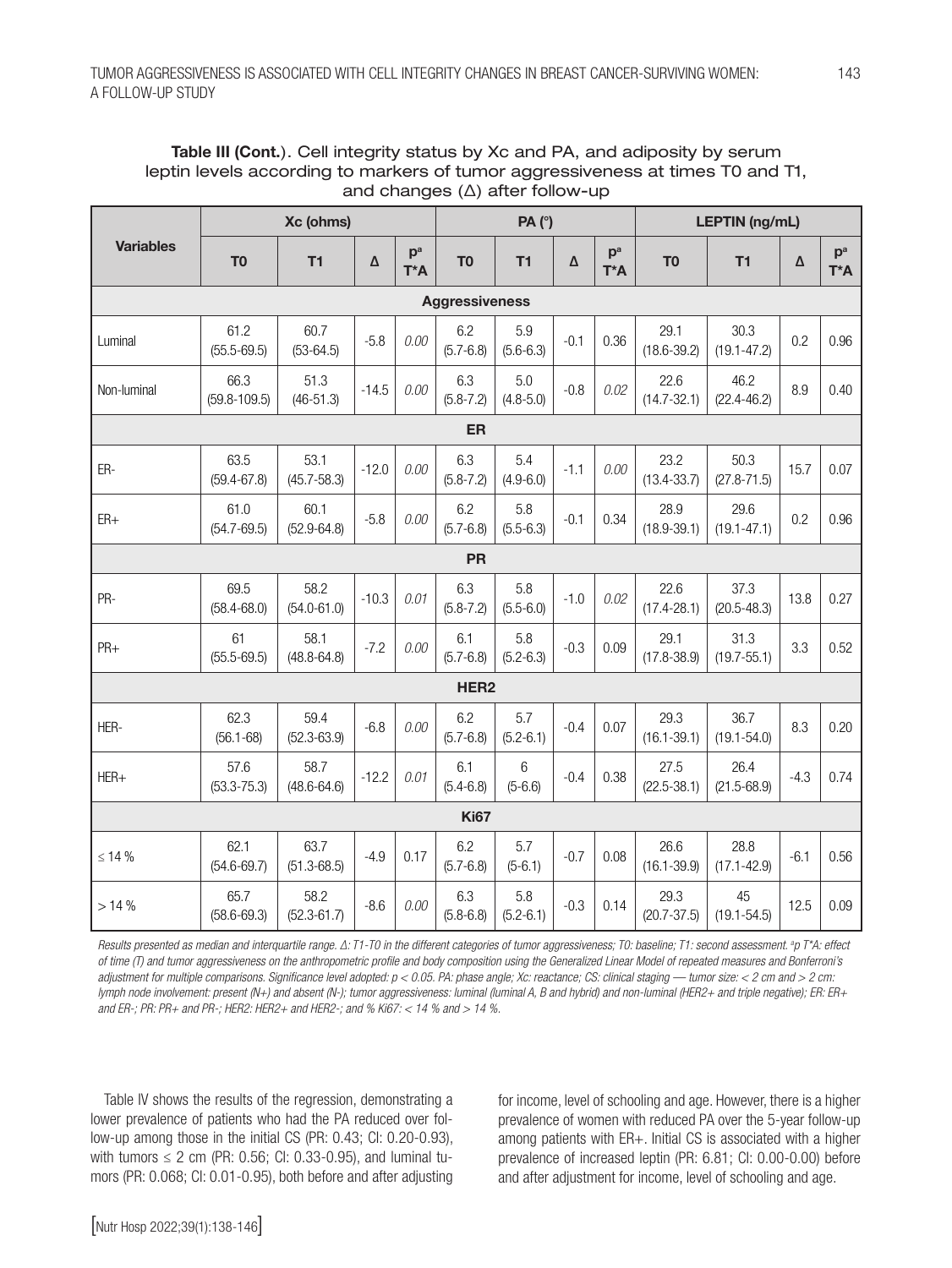| )<br>}                                                                           |
|----------------------------------------------------------------------------------|
|                                                                                  |
|                                                                                  |
|                                                                                  |
|                                                                                  |
|                                                                                  |
|                                                                                  |
|                                                                                  |
|                                                                                  |
|                                                                                  |
|                                                                                  |
|                                                                                  |
|                                                                                  |
|                                                                                  |
|                                                                                  |
|                                                                                  |
|                                                                                  |
|                                                                                  |
|                                                                                  |
| )                                                                                |
|                                                                                  |
|                                                                                  |
|                                                                                  |
|                                                                                  |
|                                                                                  |
|                                                                                  |
|                                                                                  |
|                                                                                  |
|                                                                                  |
|                                                                                  |
| ble IV. Prevalence ratio of changes in Xc, PA and Leptin levels during follow-up |

| $0.81 - 1.07$<br>0.933<br><b>Model</b><br>RP<br>I and II |          |                                |          |                          | A PA              |                       |          |                       | A Leptin          |                       |          |
|----------------------------------------------------------|----------|--------------------------------|----------|--------------------------|-------------------|-----------------------|----------|-----------------------|-------------------|-----------------------|----------|
|                                                          |          | Model 2                        |          | Model 1                  |                   | N<br>Model:           |          | <b>Model</b>          |                   | 2<br><b>Model</b>     |          |
|                                                          | $\Omega$ | RP                             | $\Omega$ | RP                       | $\mathbf{\Omega}$ | RP                    | $\Omega$ | RP                    | $\mathbf{\Omega}$ | RP                    | $\Omega$ |
|                                                          |          |                                |          |                          | ပ္ပိ              |                       |          |                       |                   |                       |          |
|                                                          | 0.317    | 0.73                           | 0.216    | 0.60                     | 0.01              | 0.43                  | 0.03     | 4.35                  | 0.00              | 6.81                  | 0.00     |
|                                                          |          |                                |          | $0.40 - 0.90$            |                   | $0.20 - 0.93$         |          | $0.00 - 0.00$         |                   | $0.00 - 0.00$         |          |
| $\overline{ }$<br>$M$ and $M$                            |          |                                |          |                          |                   |                       |          |                       |                   |                       |          |
|                                                          |          |                                |          |                          | Tumor size        |                       |          |                       |                   |                       |          |
| 0.933<br>$\leq 2$ cm                                     | 0.317    | 0.89                           | 0.416    | 0.60                     | 0.01              | 0.56                  | 0.03     | 1.45                  | 0.61              | 1.08                  | 0.93     |
| $0.81 - 1.07$                                            |          | $0.69 - 1.16$                  |          | $0.40 - 0.90$            |                   | $0.33 - 0.95$         |          | $0.35 - 6.09$         |                   | $0.21 - 5.60$         |          |
| $> 2$ cm                                                 |          |                                |          |                          |                   |                       |          |                       |                   |                       |          |
|                                                          |          |                                |          |                          | Lymph nodes       |                       |          |                       |                   |                       |          |
| 0.917<br>$\stackrel{\text{\tiny +}}{\simeq}$             | 0.317    | 0.98                           | 0.669    | 0.70                     | 0.24              | 0.87                  | 0.68     | 1.05                  | 0.91              | 21                    | 0.19     |
| $0.77 - 1.08$                                            |          | $0.89 - 1.08$                  |          | $0.38 - 1.27$            |                   | $0.45 - 1.70$         |          | $0.43 - 2.57$         |                   | $0.68 - 6.45$         |          |
| ↽<br>$_{2}^{+}$                                          |          |                                |          |                          |                   |                       |          |                       |                   |                       |          |
|                                                          |          |                                |          |                          | E                 |                       |          |                       |                   |                       |          |
| 1.07<br>$\mathbb{E}^+$                                   | 0.32     | 1.21                           | 0.36     | 1.60                     | 0.02              | 14.6                  | 0.04     | 0.69                  | 0.61              | 0.00                  | 0.00     |
| $0.94 - 1.21$                                            |          | $0.79 - 1.87$                  |          | $1.10 - 2.34$            |                   | 1.04-205.4            |          | $0.16 - 2.88$         |                   | $0.00 - 0.00$         |          |
| $\overline{ }$<br>Ė                                      |          |                                |          | $\overline{\phantom{0}}$ |                   |                       |          |                       |                   | $\overline{ }$        |          |
|                                                          |          |                                |          |                          | PR                |                       |          |                       |                   |                       |          |
| 0.75<br>$R_{+}$                                          | 0.319    | 0.665                          | 0.191    | 1.16                     | 0.66              | 0.87                  | 0.72     | 1.67                  | 0.048             | $\frac{5}{1}$         | 0.26     |
| $0.426 - 1.32$                                           |          | $0.36 - 1.23$                  |          | $0.59 - 2.32$            |                   | $0.40 - 1.87$         |          | $1.00 - 2.76$         |                   | $0.75 - 2.99$         |          |
| 笘                                                        |          |                                |          |                          |                   |                       |          |                       |                   |                       |          |
|                                                          |          |                                |          |                          | % Ki67            |                       |          |                       |                   |                       |          |
| $0.91 - 1.32$<br>$\overline{a}$<br>$\leq 14\%$           | 0.317    | $0.88 - 1.93$<br>$\frac{3}{2}$ | 0.18     | $0.85 - 2.92$<br>1.57    | 0.15              | $0.73 - 3.74$<br>1.65 | 0.23     | $0.23 - 1.82$<br>0.64 | 0.4               | $0.17 - 0.93$<br>0.39 | 0.03     |
| $\overline{\phantom{0}}$<br>$> 14\%$                     |          |                                |          |                          |                   |                       |          |                       |                   |                       |          |
|                                                          |          |                                |          |                          | HER <sub>2</sub>  |                       |          |                       |                   |                       |          |
| $\sim$<br>HER2-                                          | 0.33     | 2.73                           | 0.07     | 1.37                     | 0.66              | 1.14                  | 0.88     | 1.45                  | 0.61              | 0.73                  | 0.71     |
| $0.50 - 7.99$                                            |          | $0.89 - 8.33$                  |          | $0.33 - 5.71$            |                   | $0.18 - 7.19$         |          | $0.35 - 6.10$         |                   | $0.14 - 3.72$         |          |
| $\overline{ }$<br>HER2+                                  |          |                                |          |                          |                   |                       |          |                       |                   | $\overline{ }$        |          |
|                                                          |          |                                |          |                          | Luminal           |                       |          |                       |                   |                       |          |
| 0.94<br>Luminal A. B and hybrid                          | 0.32     | 0.82                           | 0.36     | 0.62                     | 0.02              | 0.068                 | 0.04     | 1.45                  | 0.61              | 4.56                  | 0.00     |
| $0.83 - 1.06$                                            |          | $0.53 - 1.26$                  |          | $0.43 - 0.91$            |                   | $0.01 - 0.95$         |          | $0.35 - 6.10$         |                   | $1.82 - 11.2$         |          |
| Non-Luminal                                              |          |                                |          |                          |                   |                       |          |                       |                   |                       |          |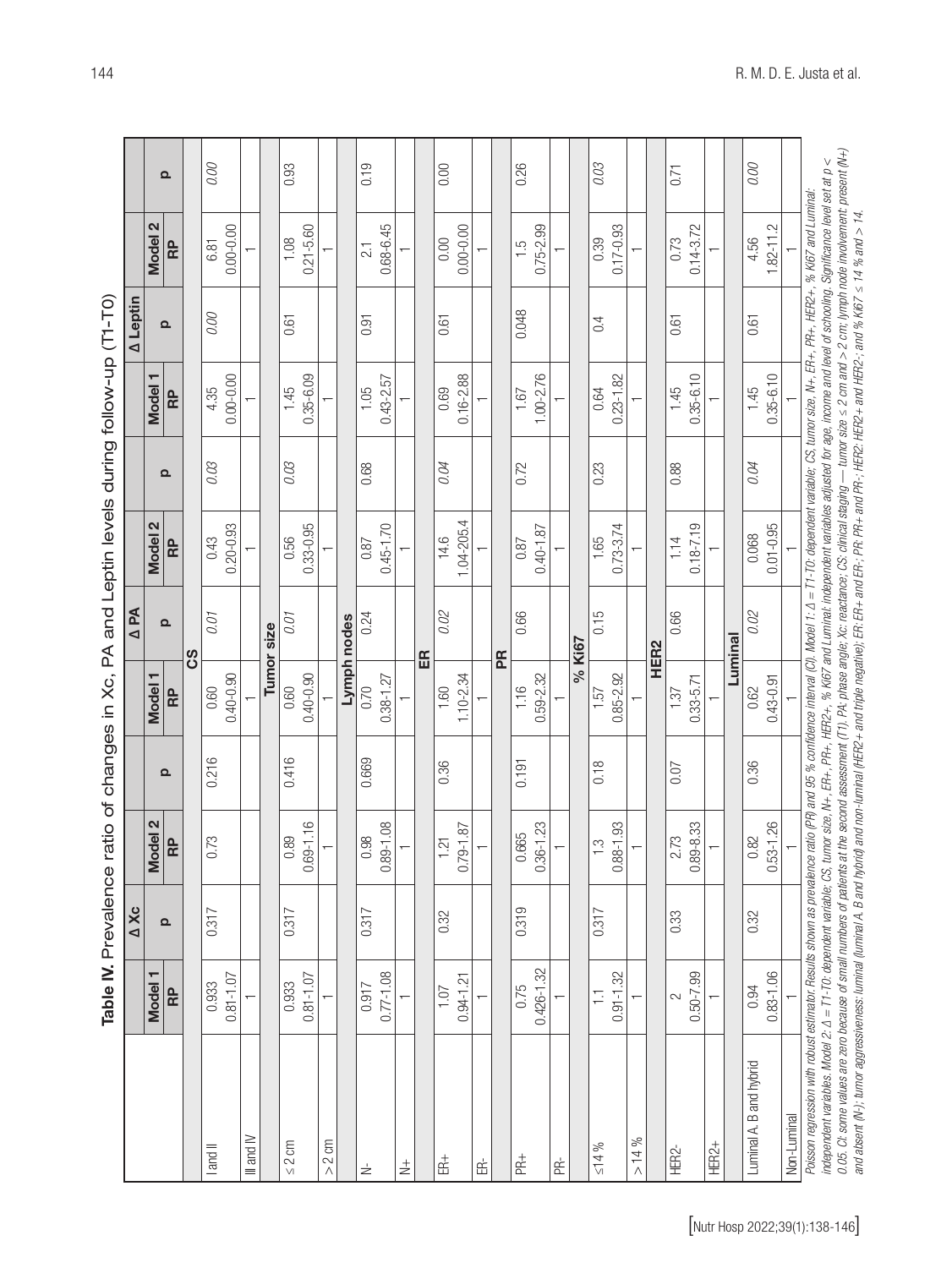#### **DISCUSSION**

The present study investigates the association between tumor aggressiveness, body composition and cell integrity in women with breast cancer during an average follow-up of 4.6 years, and demonstrates that the patients did not change weight, BMI, WC and body composition, but had changes in Xc, PA and leptin levels influenced by tumor aggressiveness. These markers are widely known as direct measures of cell integrity and adiposity and are involved in the clinical prognosis of cancer, survival, and mortality (6,17,18).

Women diagnosed with breast cancer become more careful with their lifestyle (19) and 30 to 60 % of them increase their consumption of fruits and vegetables, and reduce their intake of red meat, fats, and sugary foods (20), changes that allow the maintenance of body composition and can explain the preservation of anthropometric measures and body composition of the patients in our sample.

Despite remaining with the same body composition, patients have lower Xc and AF, and higher leptin values during follow-up. Xc and PA are pure measures of bioimpedance assessment, which means they are more adequate to speak about cell integrity and body composition (21). PA is understood as a marker of cell membrane integrity, is associated with nutritional status (7), and low values suggest cell death or reduced integrity (22).

In patients with cancer, PA has been described as a survival predictor regardless of the clinical factors established for the prognosis (6), and stands out for its association with higher mortality and risk of recurrence (17). The indicated mean PA score for patients with breast cancer is  $5.6^{\circ}$  (1.5 to 8.9) (6). Those with PA  $\leq 5.6^{\circ}$  have a shorter survival when compared to patients with a  $PA > 5.6^{\circ}$ . In our study, the mean PA of patients at T0 was 6.3°, with a 0.7° decrease during the follow-up. The reduction in PA was present in patients with tumors with more advanced CS, tumor size  $> 2$  cm, N+, ER-, PR- and non-luminal, and therefore more aggressive ones. This finding corroborates the literature, which shows that tumors with more aggressive characteristics promote changes in cell structure in a systemic way, favoring a worse clinical prognosis, reduced survival, and increased disease recurrence rates for these women (18). In agreement with our findings, Tyagi et al. (8), studying PA in women with breast cancer, found that the lower the PA values, the bigger the tumors, with N+ and presence of metastases. According to the authors, this is because neoplastic cells damage cell junctions, leading to loss of homeostasis between ions, changes in transport in the plasma membrane, increased production of aerobic lactate, and insertion of new proteins in the cell membrane, leading to worse integrity.

We also found that women with the initial CS (PR: 0.43, CI: 0.20-0.93; p = 0.03), tumors < 2 cm (PR: 0.56, CI: 0.33-0,95; p = 0.03), and luminal tumors (PR: 0.068, CI: 0.01-0.95;  $p = 0.04$ ) have a lower prevalence of PA reduction during follow-up, suggesting that more favorable clinical or histopathological characteristics are associated with better cell integrity. Studies that assess the effect of tumor aggressiveness on PA have described the effect for the head and neck cancer site (18), but are still incipient in breast cancer, which allows us to affirm that our findings greatly contribute to the scientific knowledge of this association.

In addition to phase angle, Xc has also been studied as a marker of body composition and cell integrity, with a low Xc being described as indicative of a reduction in the resistive effect produced by the interface of tissues and cell membranes, in association with a dysfunctional membrane status (23). In our findings, Xc had a behavior similar to that of phase angle, decreasing after follow-up, and this change was influenced by the time associated with aggressiveness, with the markers  $Ki67 > 14 %$  and N+ being associated with a reduction in reactance.

The reduction in Xc in cancer patients is related to the release of inflammatory cytokines derived from the tumor microenvironment (24) and altered homeostasis (25). This chronic and continuous inflammatory environment, present in our patients since the diagnosis due to the neoplasm and also to excess weight and fat mass, generates high levels of reactive oxygen species and proinflammatory cytokines (26), which stimulate mutagenic agents, react with DNA, alter cell integrity, and favor mutations in epithelial cells and the stroma (4). Considering our findings, we understand that since the inflammatory process has been present since tumor genesis, Xc is configured as a sensitive marker, which can be used for purposes of monitoring and early detection of changes in cell membrane integrity in breast cancer.

In addition to body composition and cell integrity, leptin has been suggested as a potential prognostic biomarker in breast cancer (27). This adipokine has its synthesis and plasma levels proportional to fat mass (28) and has several biological activities, including breast tumorigenesis (29). Leptin is produced mainly by local adipocytes, but also by epithelial tumor cells and other cells within the tumor stroma; it plays an essential role in the pathogenesis and metastatic potential of breast cancer (30), regulating the stages of carcinogenesis and the inflammatory process of cancer, and attenuating the apoptotic response. Additionally, this adipokine is involved in the regulation of the estrogen receptor (ER-α), interfering with the growth and progression of hormone-dependent breast cancer, stimulating the expression of aromatase and estrogen synthesis, decreasing the effectiveness of hormonal therapies (31). As a result, leptin has been identified as sensitive and predictive of breast cancer survival and mortality regardless of staging (32), and our findings corroborate this statement, since we found a higher prevalence of increased leptin in the initial CS — % Ki67  $\leq$  14 and luminal tumors.

Goodwin et al. (33), in a prospective study, found that serum leptin at diagnosis was not associated with disease-free survival (DFS) or overall survival (OS) at 6 years of follow-up, but with 12.1 years of follow-up, higher leptin levels correlated with worse DFS and OS.

In the last decades, the survival rates of patients with breast cancer have steadily increased (34), which places the prevention of late recurrence, at 5 to 20 years after diagnosis, as a challenge among health professionals (35). Thus, the identification of factors associated with late recurrence, such as leptin levels, in breast cancer survivors can help plan individualized treatment strategies and preventive measures related to lifestyle, such as fat mass management.